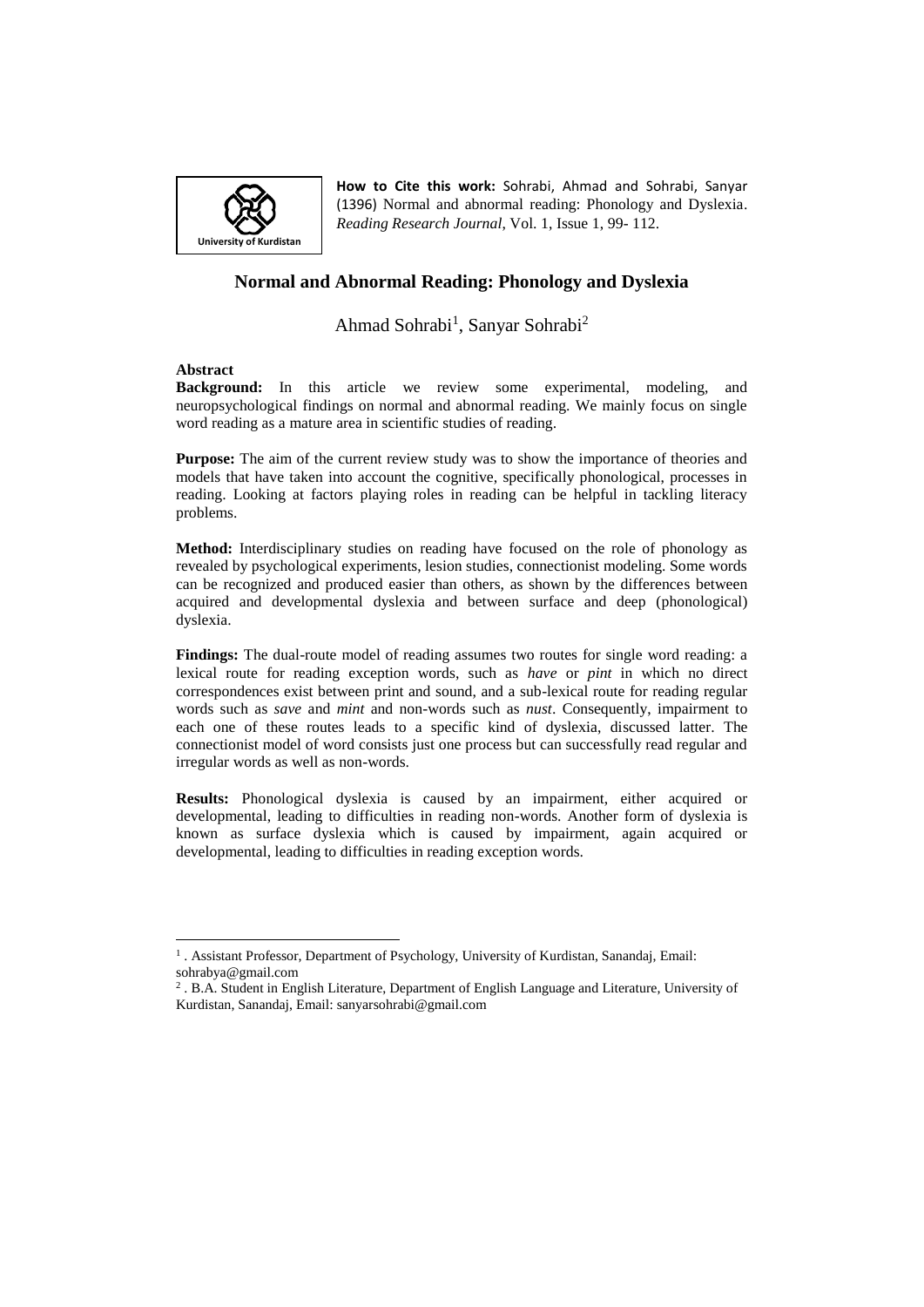**Implications:** These studies even go beyond the phonological awareness. The effect of training has also been shown by connectionist modeling, where the effect of intervention in phonological representation declines sharply once training to read has begun.

**Originality/Value:** Taken together, recent studies have shown the importance of phonology in reading, despite ongoing debates about the true nature of the phonological deficit in poor reading.

**Keywords:** Reading, Phonology, Dyslexia, Connectionism.

#### **Introduction**

Despite progress in educational and informational domains, many developed countries are not satisfied with their students' reading competency level. For example, the students in United States have scored lower than those in other countries, such as Canada, Australia, and Finland, known to be a crisis in American education (e.g., Finn, 2009). Knowing that more than 90 million adults read at "basic" or "below basic" levels (The National Assessment of Adult Literacy, 2003, in Seidenberg, 2013), studying factors playing roles in normal and abnormal reading can be helpful for tackling the problem (e.g., Seidenberg, 2013).

In this paper we mainly focus on single word reading because it is a mature area of in reading studies. In this regards, many studies on both spoken and written linguistic processes have shown that some words can be recognized and produced easier than others. For example, words with regular spelling-sound correspondence, such as *mint,* are processed easier than irregulars, such as *pint* (e.g., Marshall and Newcombe 1973; Seidenberg and Tanenhaus, 1979; Waters and Seidenberg 1985)*.* 

As will be discussed below, studies on abnormal reading (e.g., Castles and Coltheart 1993) have shown that a group of patients, with so called surface dyslexia, have problem in reading irregular words, while another group, with so called phonological dyslexia, have problem in reading non-words and even regular words. This double dissociation has also been shown in inflectional morphology of regular and irregular past tense form (described below). In this article some findings are reviewed where psycholinguistic, connectionist, and neuropsychological methods have been used in the area of reading and inflectional morphology. The aim is to show the importance of theories and models that have taken into account the linguistic, specifically phonological, processes in the study of normal and impaired word perception and production.

#### **Dual-route and connectionist models**

There are two predominant theories for reading single (isolated) words. The first one is dual-route theory, which assume that two routes exist for single word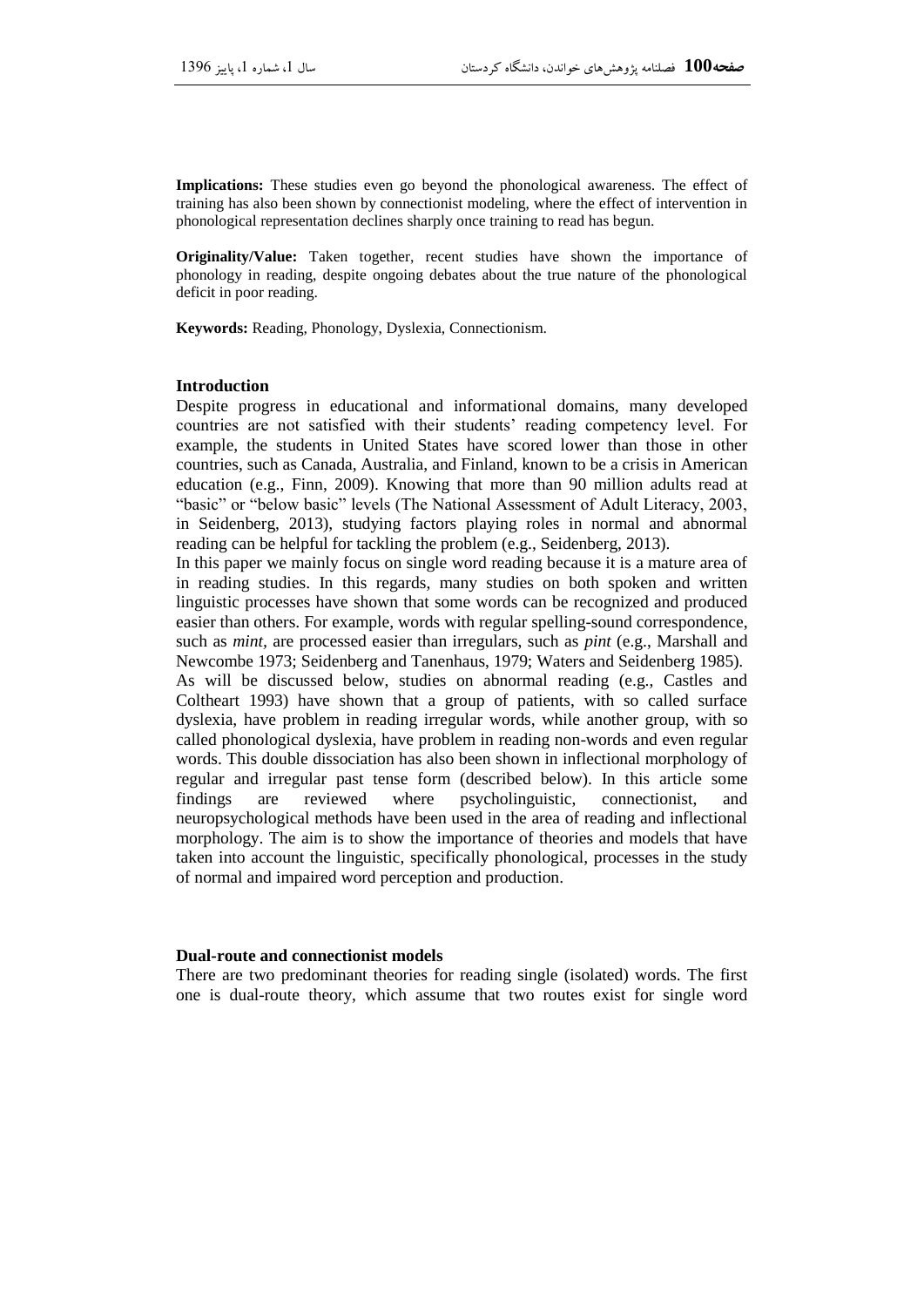reading: a lexical route for reading exception words, such as *have* or *pint* in which no direct correspondences exist between print and sound, and a sub-lexical (or rulebased) route for reading regular words such as *save* and *mint* and non-words such as *nust*. Consequently, impairment to each one of these routes leads to a specific kind of dyslexia, discussed latter. On the other hand, connectionist models of word recognition (e.g. Seidenberg and McClelland 1989; Plaut et al 1996) use one process to read regular and irregular words as well as non-words. These models include a semantic layer as a secondary component involved indirectly in producing phonology (they used the term phonology in the specific sense referring to phoneme representation, not in the broader, linguistic, sense). The optional way of producing, or in other word activating, phonology is directly from orthography (Figure 1).



*Figure1 .Connectionist model of Seidenberg and McClelland (1989) reimplemented in Harm and Seidenberg (2001).*

As can be seen in the Figure 1, these models are dual-route too in a sense, but they use a single process instead of two. There is no locality in representation of lexicon, i.e. both words and non-words are represented and read in the same way. These kinds of models consist of layers containing some neuron-like nodes for representation of units such as graphemes, phonemes, and semantic features. Therefore, information is distributed among the connection weights. Because of this distributed representation, words and non-words are handled in the same way and knowledge about each word partially depends on that of other words. The most obvious effect is the number of rimes each word has, known as rime neighbourhood size (RNS). The consistency of grapheme-phoneme correspondence is a factor in representation of the words. The input layer, orthography or graphemes, is associated to output layer, phonology or phonemes, using learning algorithms such as error back propagation. Also, a complementary pathway from orthography to semantics, i.e. meaning and context, and from semantics to phonology included in some of this models. Both pathways employ a similar process to learn the mappings and operate in parallel. The pathways contribute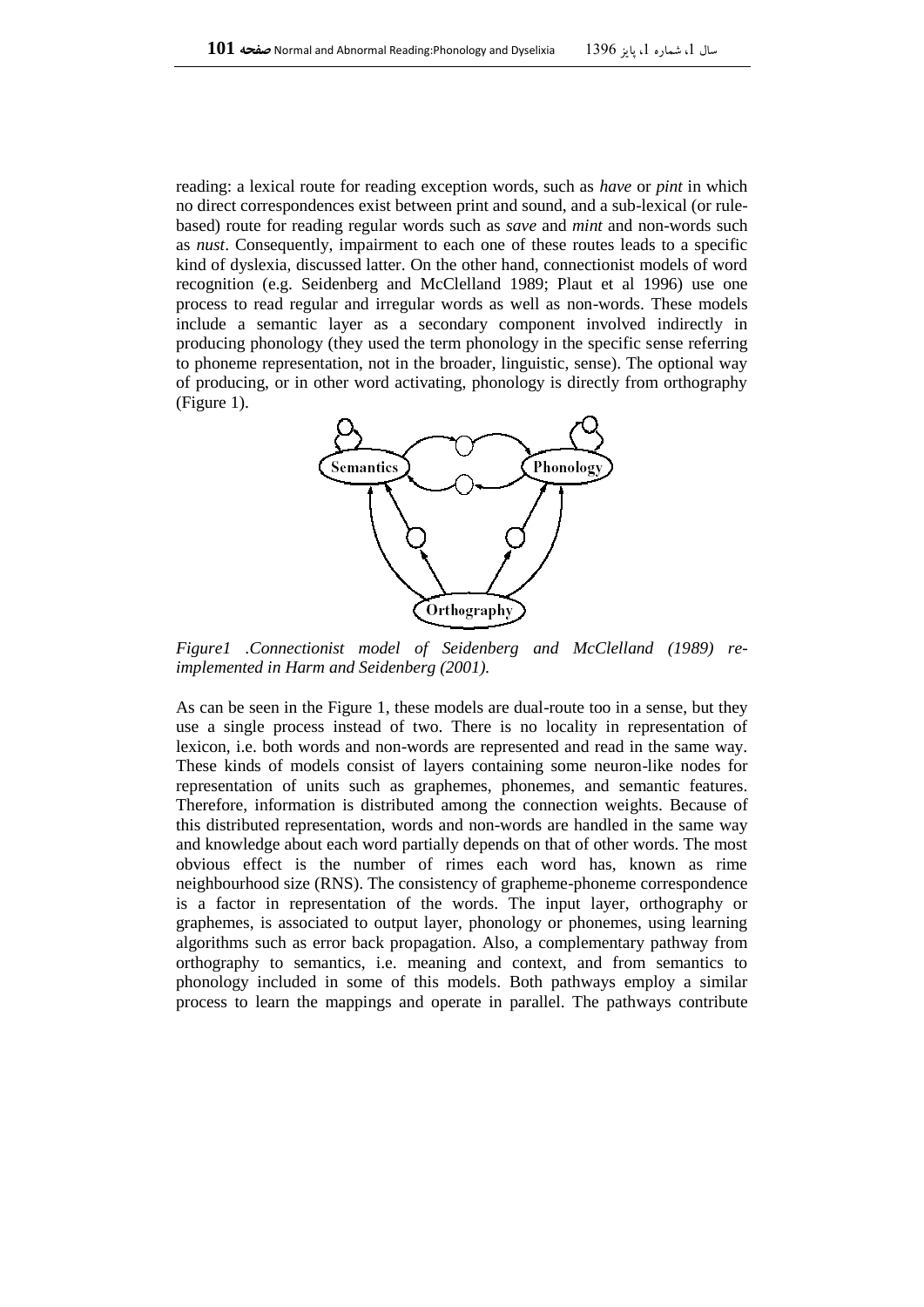differentially depend on the groups of words being exposed to the model. So there is a division of labour between these two pathways which is learned through a developmental process making these models to act like a dual-route model. However, in such models, there is a continuum rather than a distinct division between these pathways.

The reason that Seidenberg and McClelland's (1989) model showed a poor performance on non-word reading (like a phonological dyslexic), as shown by Besner et al (1990), was that their model had a weak phonological representation which was overcome by an external constraint on phonological order (Plaut et al 1996). Later, Harm and Seidenberg (1999), based on previous connectionist models (e.g. Seidenberg and McClelland 1989) and linguistics findings, developed a model of the reading development and impairment by employing a better phonological representation. They included a phonological system in their model to learn the sound structure before learning to read. They showed how learning the orthography-phonology mapping affects phonological representations (described further in a latter section), and thereby how the representations of phonological segmentation result interacts with learning reading. The phonology module uses a recurrent network to associate phonemes together to make basins of attraction which make a flexible representation and a fill-in mechanism to restore missing phonemes in a part of speech. Phonological dyslexia (see below) was modeled by lesioning the phonological module (Figure 2).

Likewise, in the area of inflectional morphology of verbs, Ullman and colleagues (1997) reported a patient study where patients with fluent aphasia and Alzheimer's disease could produce past tense forms of regular verbs (e.g., talked) better than those of irregular verbs (e.g., went). On the other hand, patients with non-fluent aphasia could produce past tense forms of irregulars better than regulars. Some theories (e.g. Pinker 1991, 1999) propose a rule-based process for regular past tense verbs and an associative process for irregular ones. Accordingly, connectionist theories (e.g. Rumelhart and McClellend 1986) propose a single system composed of phonological and semantic knowledge for reading these two types of verbs. For explaining selective impairment of a specific type of verbs, the former theories argue that one of the two processes has been impaired selectively. Likewise, the later theories argue that a phonological impairment is the basis of poorer performance in regular verbs, since, as they argue, regulars have greater phonological complexity than irregulars (described in a following section).

## **Evidence from Dyslexia**

Dyslexia, which is either caused by brain damage or by abnormal development of reading such as less exposure to specific phonological or orthographic patterns, is defined as the failure to show age-appropriate reading skills among children (5-7 percent) despite their normal intelligence, education, and social background (e.g., Stanovich 1986; Ramus 2003). Developmental dyslexia is not specific to English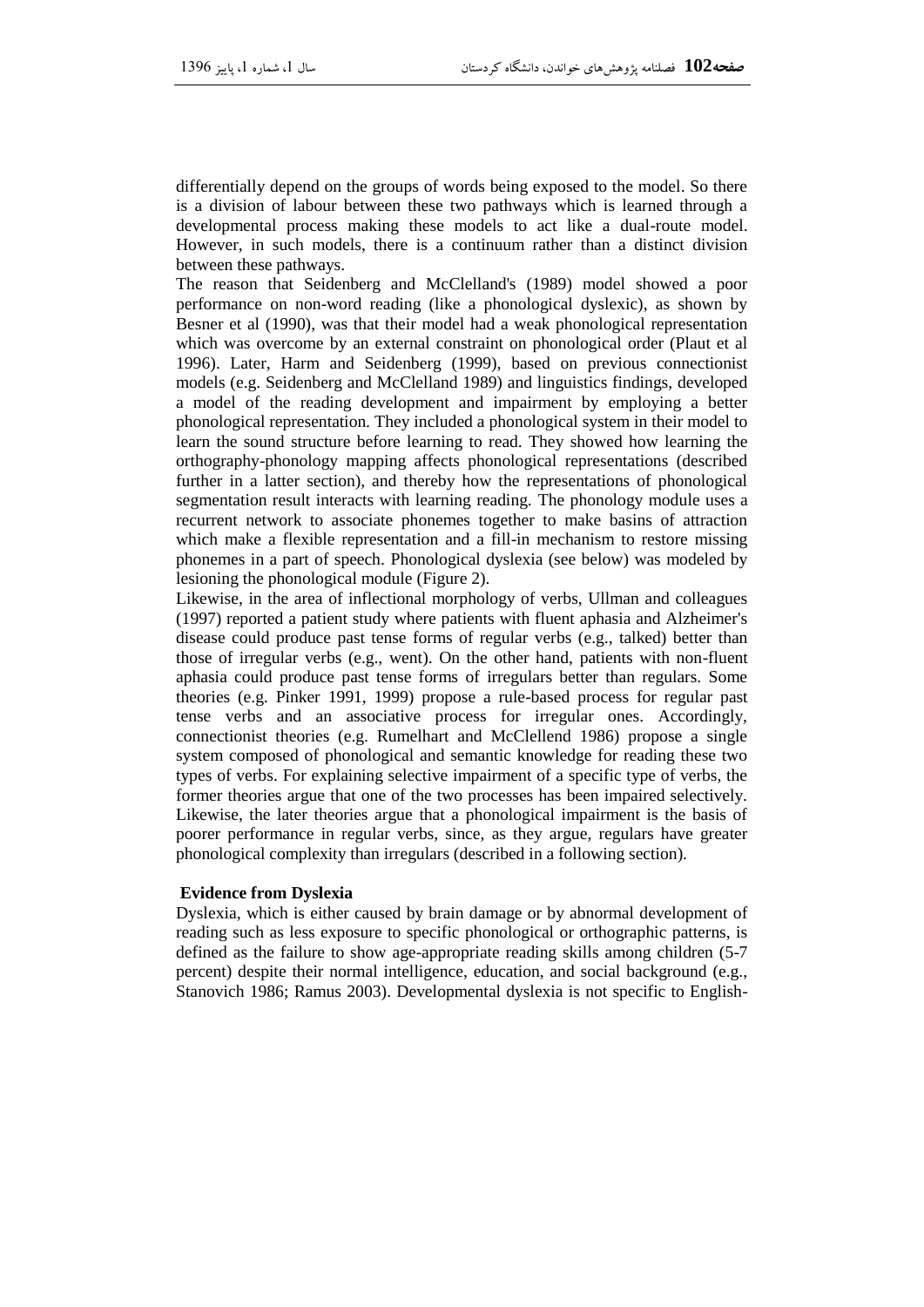speaking children, as shown by Ziegler and colleagues (2003), based on a study on German-speaking children. In languages with consistent orthography such as Finnish, developmental dyslexics can be diagnosed by speed of reading instead of accuracy (for a recent review of this issue and other factors, see Goswami, 2003).



Orthographic Input Units

### *Figure2. Connectionist model of Harm and Seidenberg (1999).*

Phonological dyslexia is caused by an impairment, either acquired or developmental, leading to difficulties in reading non-words (e.g., Castles and Coltheart, 1993; Manis et al 1996). Another form of dyslexia is known as surface dyslexia which is caused by impairment, again acquired or developmental, leading to difficulties in reading exception words (irregular words, such as *pint,* which have irregular spelling to sound correspondence). These dissociations have been taken as evidence for dual-route theories (e.g., Castles and Coltheart 1993). As discussed above, dual-route theories assume that two independent pathways are used to produce sound from print. One uses lexical knowledge and the other uses grapheme-phoneme conversion (GPC) rules (Figure 3). In this approach, surface dyslexia is thought to emerge as impairment in the lexical route and phonological dyslexia is caused by impairment in the sublexical or rule-based route which uses GPC rules (Coltheart et el 1993). Whereas phonological dyslexia which is caused by phonological deficits is the most common type of dyslexia, surface dyslexia is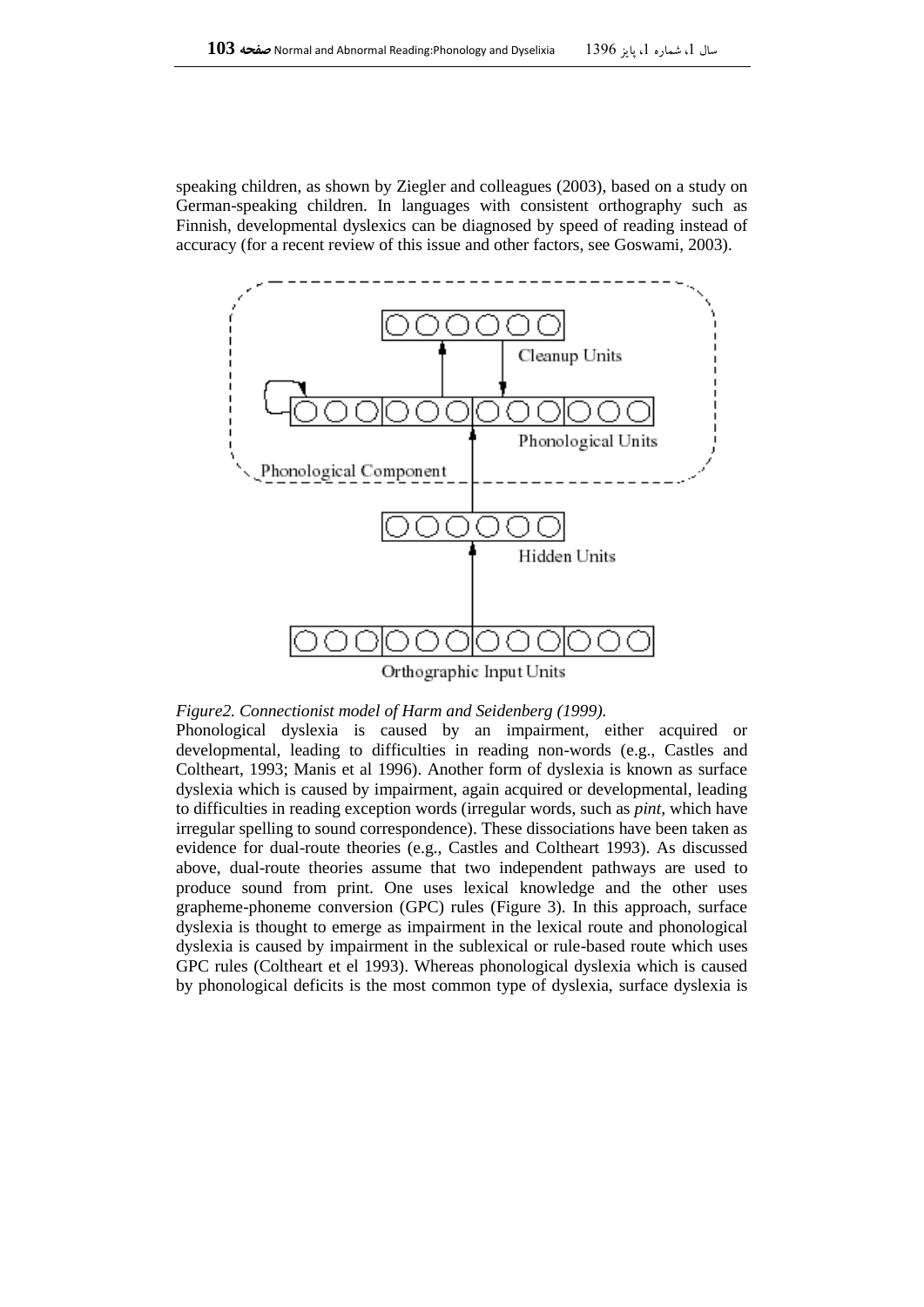

caused by an impairment in orthography to phonology mapping and involves a general developmental delay (e.g., Manis et al 1996; Sperling et and al 2003).

*Figure3. Dual-route model (Coltheart et. al. 1993).*

#### **Neural Basis of Dyslexia**

Reading is a recent but far-reaching add-on to the "mental toolkit of humanity" (Hannagan, Thomas et al., 2015). Though, it is not clear how quickly natural selection shaped a dedicated, special brain resourcesfor reading (Dehaene, 2009). A dysfunctional connection between left fronto-temporal language regions might involve dyslexia, explaining the degraded phonological representations in dyslexic children, but an intact, less-accessible phonological representations in dyslexic adults (Boets, 2014).

According to Ramus (2003), research using neuropsychological methods has led to a couple of groups of theories about abnormal word reading. First group indicates that there is a specific deficit which involves a cognitive deficit specific to phonological representation of speech sound. From a neuropsychological point of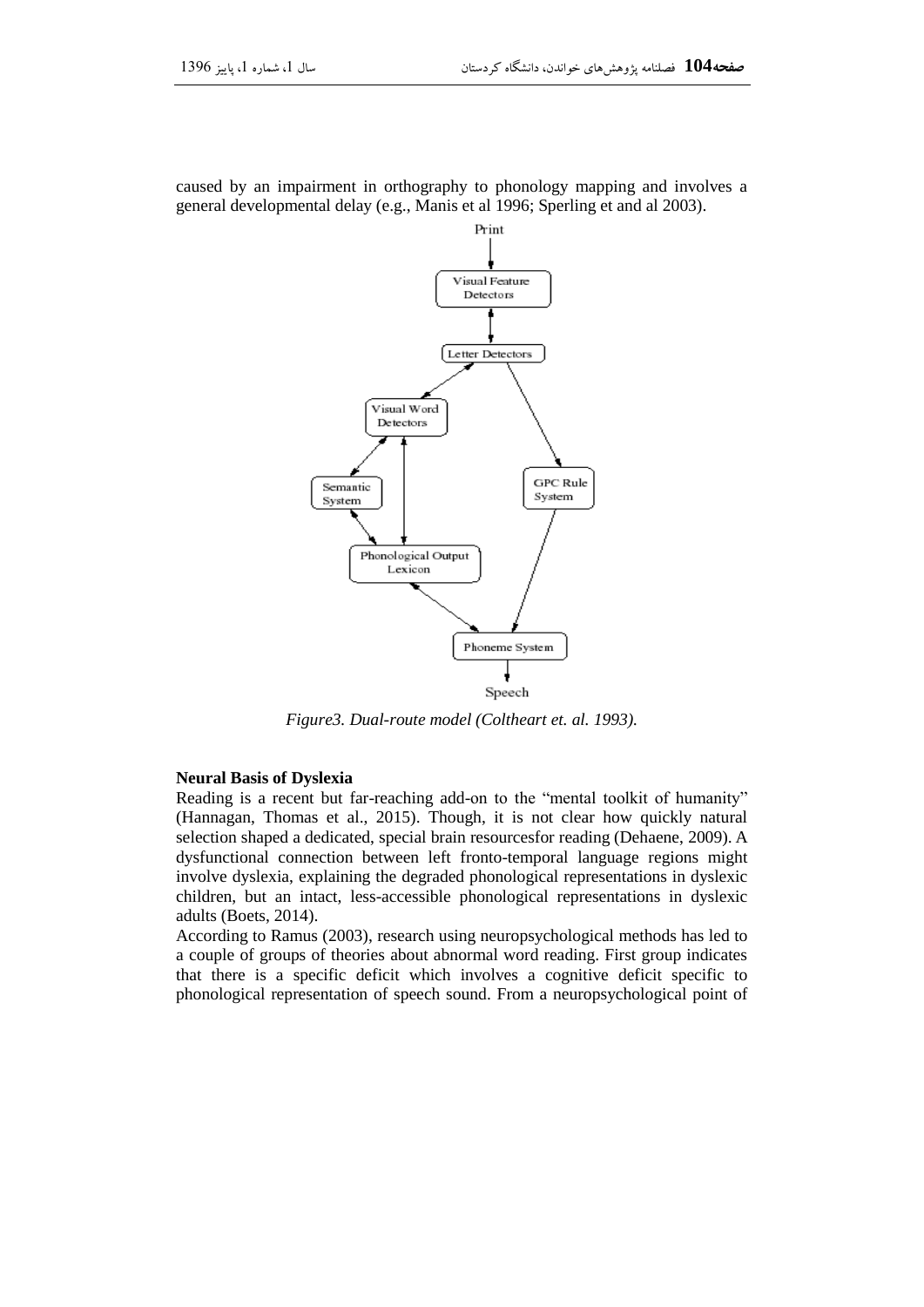view, it is caused by dysfunction or developmental deficits in the cerebral areas involved in phonology and reading. Second group suggests that there is a general sensorimotor deficit: According to this view dyslexia is caused by impairment to the sensorimotor pathways in the auditory cortex which is made of special type of neurons called magnocellular. Anatomical and physiological studies suggest that some dyslexics have abnormal cortical magnocellular development (e.g., Jenner et al 1992). But some studies could not replicate these findings (e.g. Hayduk et al 1996). Studies have shown that only a sub-group of dyslexic individuals have some kind of magnocellular impairment (e.g. Borsting et al 1996; Talcott et al. 2000). It seems that magnocellular deficit links to orthographic, and not phonological, processing (Talcott et at 2000; Sperling et al 2003; but see Omtzigt et al 2002). Magnocelluar neural processing relates to the ability to read exception words such as *have* or *pint* which, unlike regular word, require orthographic processing and ignoring phonology. Researchers have shown that orthographic processing in dyslexia relates to the coherent motion perception which magnocellular processing is a part of it (Witton et al 1998). Recently, researchers refer to an inability in temporal processing that requires information which changes rapidly with time (e.g., Rey et al 2002; Hautus et al 2003). In recent studies, the magnocellular theory has extended the argument of sensorimotor neural deficits to vision and attention, and generally to motion perception including cerebrum area (Ramus 2003). The problem with this approach is that there are some dyslexics without auditory and visual impairment and some auditory and visual impairment without dyslexia, so magnocellular theory can not account for all forms of dyslexia (Sperling et al 2003). This is also true in the case of mangnocellular and motor control. Therefore, there isn't a total overlap between domains.

#### **More Phonological Findings**

A qualitative research on reader's accounts suggested that vivid reading experiences involves an auditory phenomenology, and even non-reading contexts (Alderson-Day et al., 2017). Despite ongoing debates about the true nature of the phonological deficit in dyslexia, phonological processes are still known as the main causes (Kraus, 2012). The inner speech involvement is inferred from the fact that when read, phonologically longer stimuli are read slower than shorter stimuli of the same orthographic length (Abramson and Goldinger, 1997).

Many studies support an impairment in phonological processes including spellingsound correspondence is the predominant cause of abnormal reading (e.g. Wagner and Torgesen 1987; Siegel and Ryan 1988; Share 1995). These findings have led to the phonological deficit theories which assume that the primary cause of reading impairments is phonological processing. It is obvious that normal children, and even adults, have problem in discriminating some precise phonological pattern differences. Bird and colleagues (2003) have argued that these problems are more severe in dyslexia and other language deficits and in fact are the exaggerated form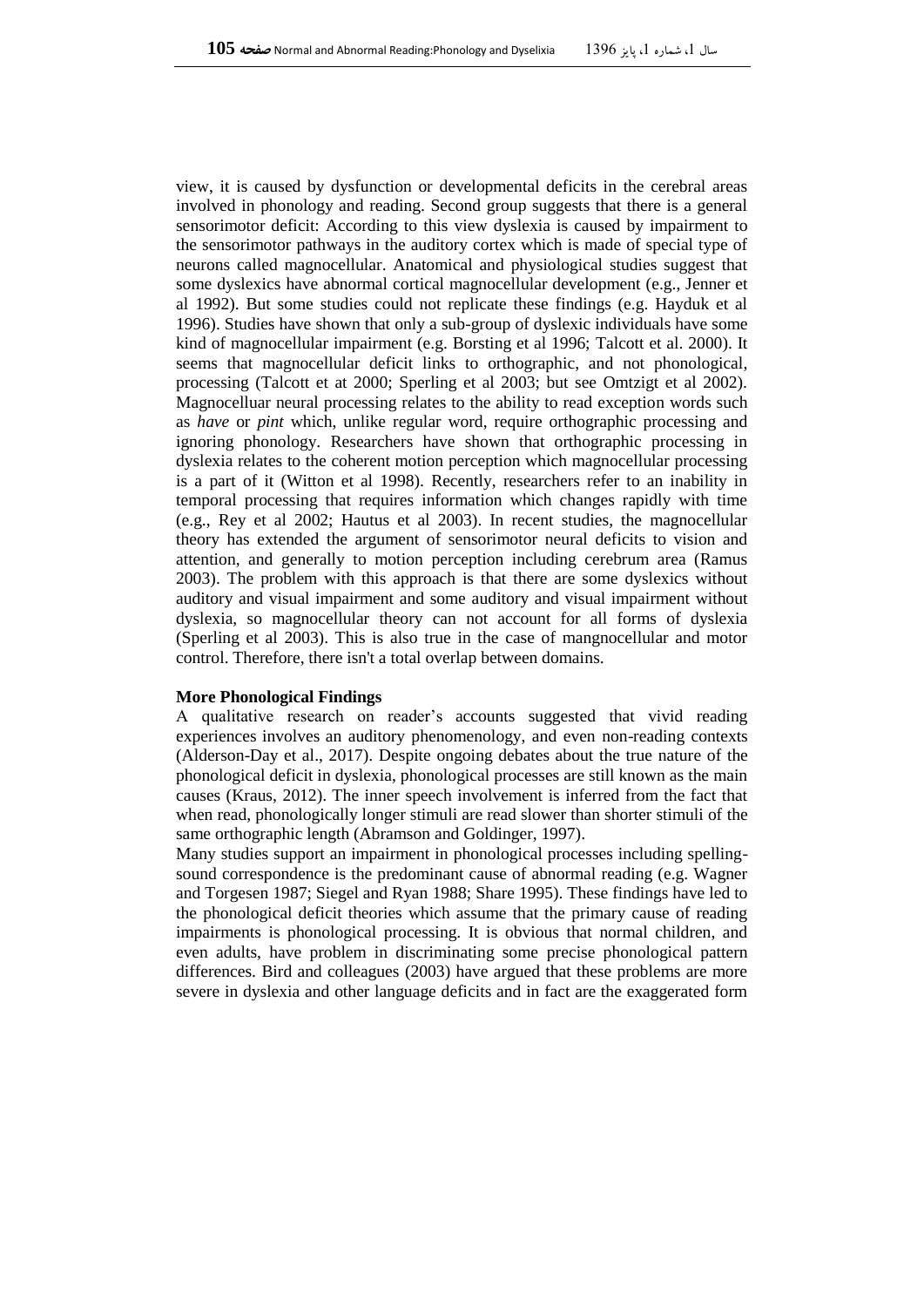of phonological discrimination problems in normal. For example, they showed that aphasic patients had a greater problem in discriminating pairs of words with unvoiced than voiced final alveolars. The errors of normal group, on other hand, were failures to detected differences in pairs of words containing the extra phoneme with consistent voicing (Figure 4).

Bird and colleagues (2003), by reanalyzing Ullman et al's (1997) data of regular and irregular past-tense form, showed that, in general, the regular past tense in English is phonologically more complex than irregular. For example, regardless of the nature of transformation, *blinked* (the past tense of regular verb *blink*) is more complex to pronounce than *thought* (the past tense of irregular verb *think*). Here the /blinkt/ is CCVCCC that is easier to recognize or produce than *thought* which consists of CVC. At least here irregular words have smaller number of phonemes.

For explaining the performance of patients who had problem in regular than irregulars, they argued that it is a deficit in phonological, or at least in addition to morphological, processing. They also proposed that the consistency of voicing between a final alveolar stop and its preceding phoneme is the difficult part present in regular past tense verbs.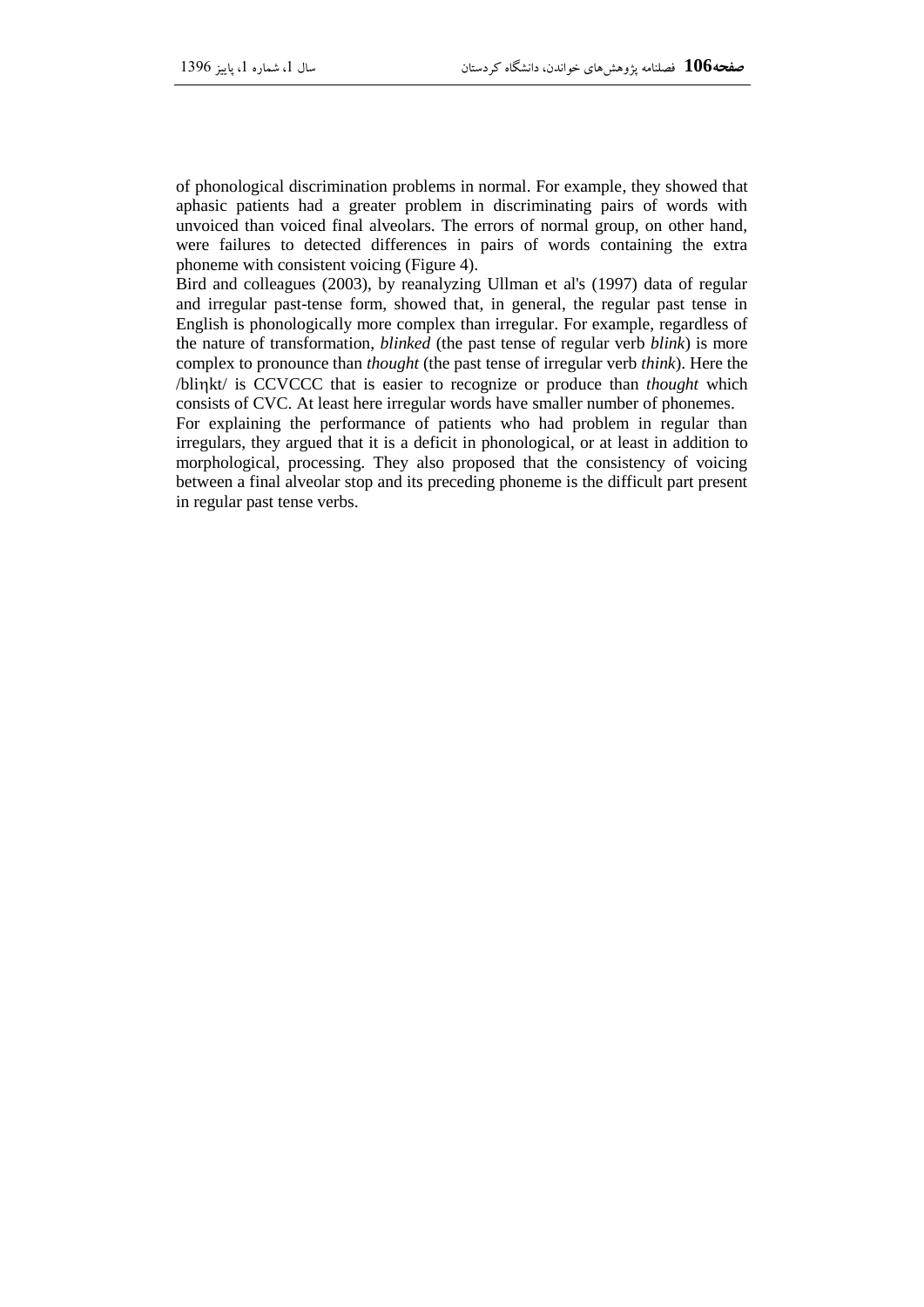

*Figure4. Spectrograms of the spoken words "he", "heed", and "heat" showing the shorter vowel, as well as about 14 ms period between the offset of voicing and the final stop, in "heat" (Bird et al 2003).*

### **The Effects of Phonological Training on Dyslexia**

Many studies have shown that intervention in phonological awareness and decoding techniques can dramatically help dyslexic individuals (Tallal et al 1996; Merzenich et al 1996; McCandliss and Noble 2003). Neuropsychological research has shown that phonological training causes neural changes in the brain of dyslexics (Habib et al 1999; Habib and Demonet 2000; Simons et al 2002; Temple et al 2003). McCandliss and Noble (2003) showed a reduced recruitment of left presylvian region in phonological challenging tasks. They demonstrated that phonological training intervention can make functional reorganization in the brain area involved in phonological processing. Other studies investigated the benefits of intervention in improving the reading abilities in developmental dyslexia (Merzenich et al 1996; McCandliss and Noble 2003). The results of phonological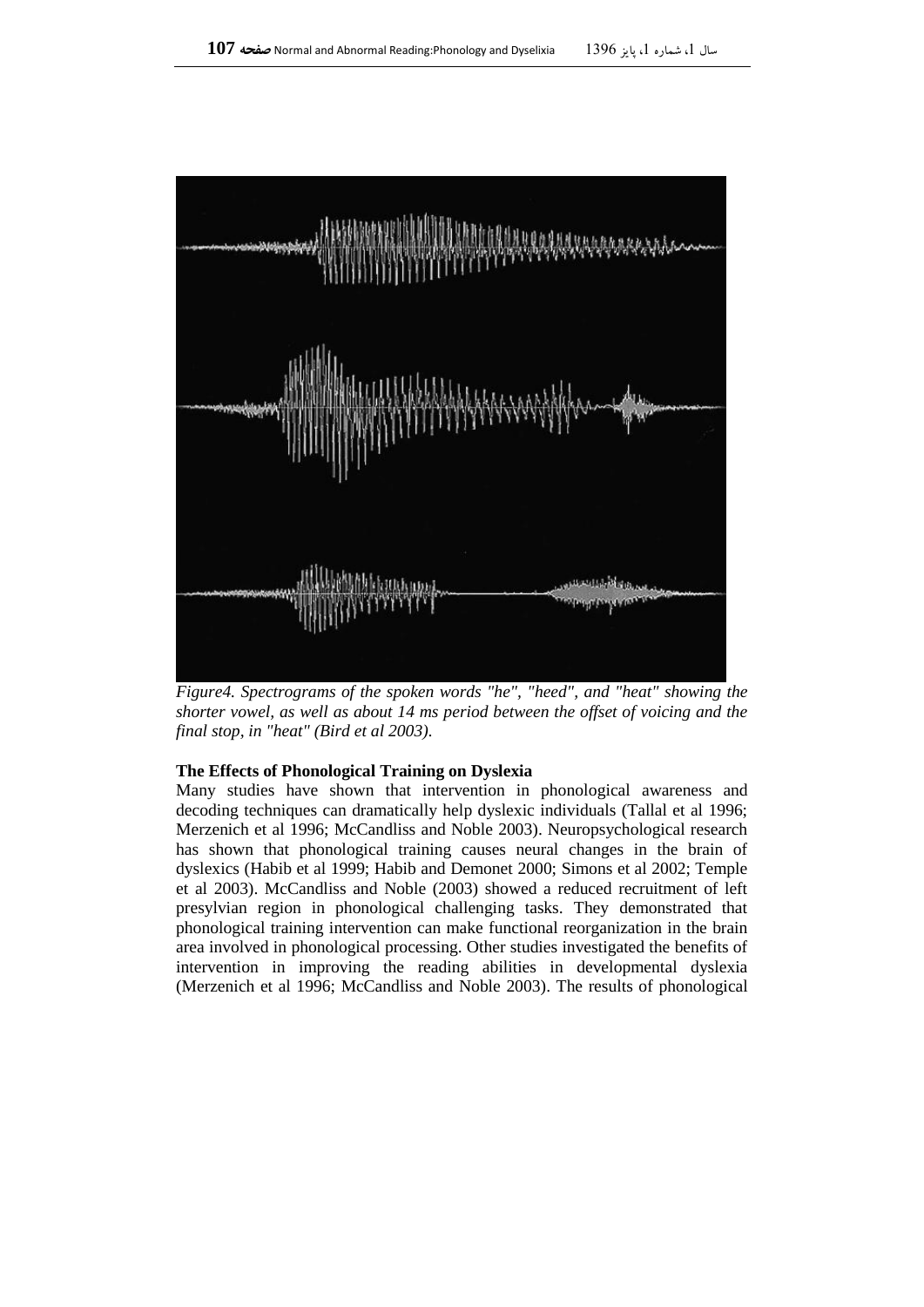training reveal the nature of developmental dyslexia as being different from acquired one, in which structural changes is obvious in the damaged brain. It also shows a direct effect of intensive phonological training methods such as those used in video games containing tasks like speech and non-speech discrimination and phoneme manipulation in syllables and words (e.g., Friel-Patti et al 2001; Hook et al 2001).

The effect of training has also been shown by connectionist modeling. Harm et al (2003) showed that the effect of intervention in phonological representation declines sharply once training to read has begun. They showed that in their model, after 10000 word presentation (epochs), it is too late to overcome the effect of learning with a weak phonological representation. They also showed that interventions in print-sound correspondence improve non-word reading, either early or late in developmental course. This work gave evidence for the appropriateness of different training interventions which are hard to conduct experimentally on children, as they require school and parent permission and involve many factors to be controlled. Other studies have shown that starting to learn reading enhances the phonological skills as a result of exposure to graphemephoneme mapping (e.g. Wagner et al, 1994) which illustrates the interaction between phonological skills and literacy. This bidirectional effect has been shown by the impact phonological training has on reading (e.g. Bradley and Bryant 1983; Schneider et al, 2000). This further illustrated by Harm and Seidenberg's (1999) connectionist model in which changes in phonology module allowed changes in orthography-phonology mapping. However, it is not clear how phonological representation and orthography-phonology mapping relate to each other to make a componential representation.

## **Conclusion**

Taken together, recent studies have shown the importance of phonology in many domains of language processing and reading (Kraus, 2012; Alderson-Day et al., 2017), despite ongoing debates about the true nature of the phonological deficit in poor reading. These studies even go beyond the classic notion of phonology such as formant transition and phonological awareness (Liberman et al 1974a, 1974b). Instead, these studies use the dynamic nature of componential segmentation of phonological representation, and its interaction with orthography in reading.

In traditional connectionist models (e.g. Seidenberg and McClelland, 1989; Plaut et al, 1996) the term phonology is simply used to refer to phonemes, but recently some attempts have been started (Harm and Seidenberg 1999; Harm et al 2003; Bird et al 2003) to use it in a more linguistic context to refer to a self-contained mechanism in which some constraints are derived from a dynamic phonemes representation that impose a special impact on phoneme structure such as final voicing, described in the issue on past tense form. It also has influence on, and is getting influence from, other layers such as orthography, morphology, syntax, and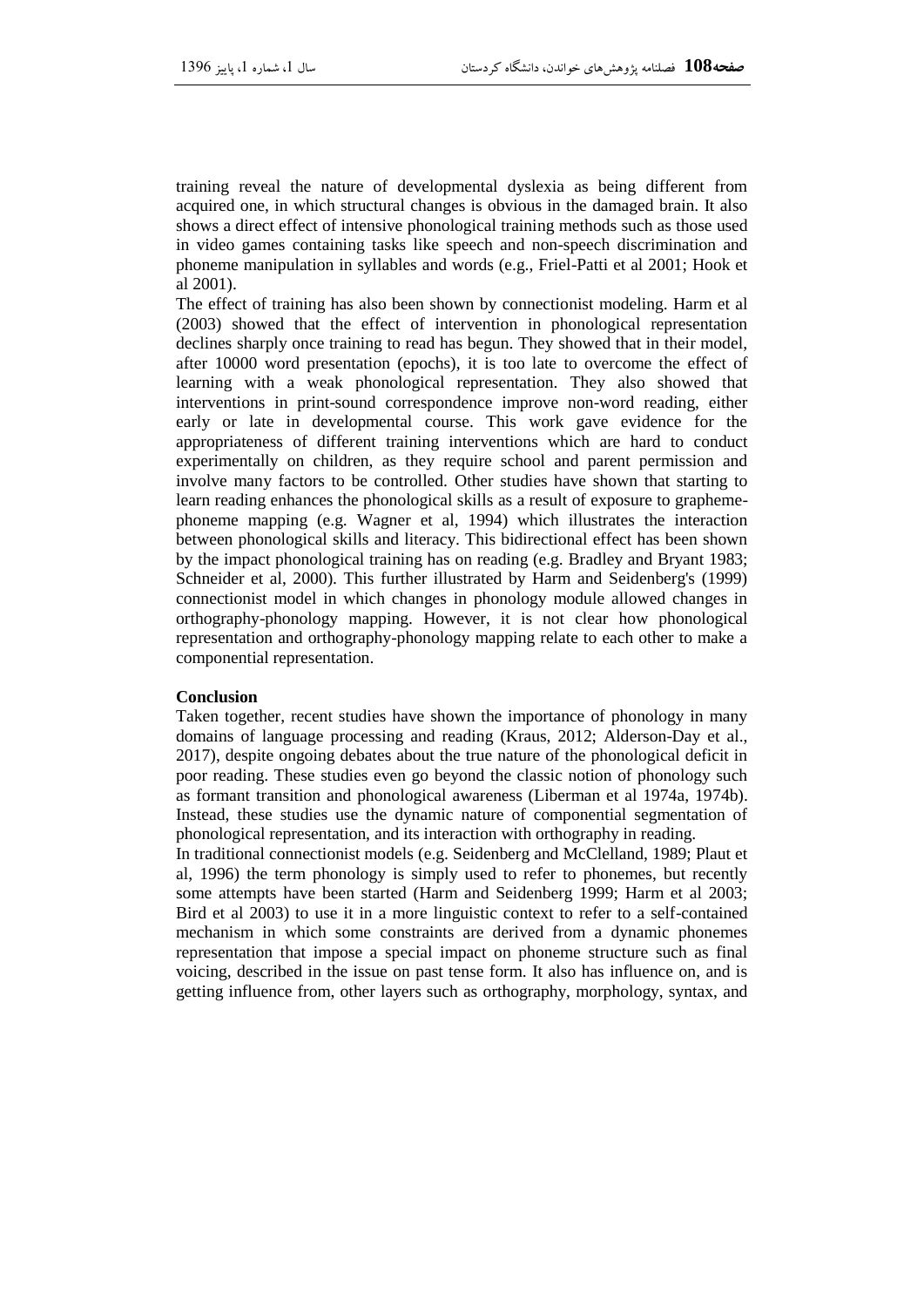semantics. These are evidence for supporting a complex model which processes regular and irregular words using a single interactive process based on semantic and phonological knowledge which can be illustrated by connectionist modeling to be understood in an imageable way.

#### *References*

- Alderson-Day, B., Bernini, M., and Fernyhough, C. (2017). Uncharted features and dynamics of reading: Voices, characters, and crossing of experiences, *Consciousness and Cognition,* 49, 98-109[. http://dx.doi.org/10.1016/j.concog.2017.01.003.](http://dx.doi.org/10.1016/j.concog.2017.01.003)
- Besner D, Twilley L, McCann R, and Seergobin K (1990). On the connection between connectionism and data: Are a few words necessary? *Psychological Review*, *97*, 432- 446.
- Bird H, Lambon-Ralph M, Seidenberg MS, McClelland JL, and Patterson K (2003). Deficits in phonology and past-tense morphology: What's the connection? *Journal of Memory and Language* 48, 502–526
- Boets, B. (2014). Dyslexia: reconciling controversies within an integrative developmental perspective. Trends in Cognitive Sciences , 18, 10, 501 – 503.
- Bradley, L., andBryant, P. (1983). Categorizing sounds and learning to read A causal connection. *Nature*, *301*, 419-421.
- Castles A, and Coltheart M (1993). Varieties of developmental dyslexia. *Cognition*, *47*(2), 149-180.
- Coltheart M, Curtis B, Atkins P, and Haller M (1993). Models of reading aloud: Dual-route and parallel-distributed processing approaches. *Psychological Review*, *100*(4), 589-608.
- Compton DL, DeFries JC, and Olson RK (2001). Are RAN- and Phonological Awareness-Deficits Additive in Children with Reading Disabilities? *Dyslexia* **7:** 125–149
- Dehaene, S. (2009). Reading in the brain: The new science of how we read. Penguin.
- Hannagan, T. et al. (2015). Origins of the specialization for letters and numbers in ventral occipitotemporal cortex. *Trends in Cognitive Sciences*, 19, 7 , 374 – 382.
- Seidenberg, M. S. (2013). The Science of Reading and Its Educational Implications. *Language Learning and Development : The Official Journal of the Society for Language Development,* 9, 4, 331–360. <http://doi.org/10.1080/15475441.2013.812017>
- Finn, C. E. (2012). A Spuntik Moment for US Education. Wall St Journal, December, 8.2010.
- Kraus, N. (2012). Atypical brain oscillations: a biological basis for dyslexia? *Trends in Cognitive Sciences,* 16, 1, 12-13.
- Abramson, M., and Goldinger, S. D. (1997). What the reader's eye tells the mind's ear: Silent reading activates inner speech. *Perception and Psychophysics,* 59, 7, 1059–1068. [http://dx.doi.org/10.3758/BF03205520.](http://dx.doi.org/10.3758/BF03205520)
- Friel-Patti S et al (2001). Case studies of children using fast forword. *American Journal of Speech Language Pathology*. 10, 203-215
- Goswami U (2003)Why theories about developmental dyslexia require developmental designs. *Trends in Cognitive Sciences, December.*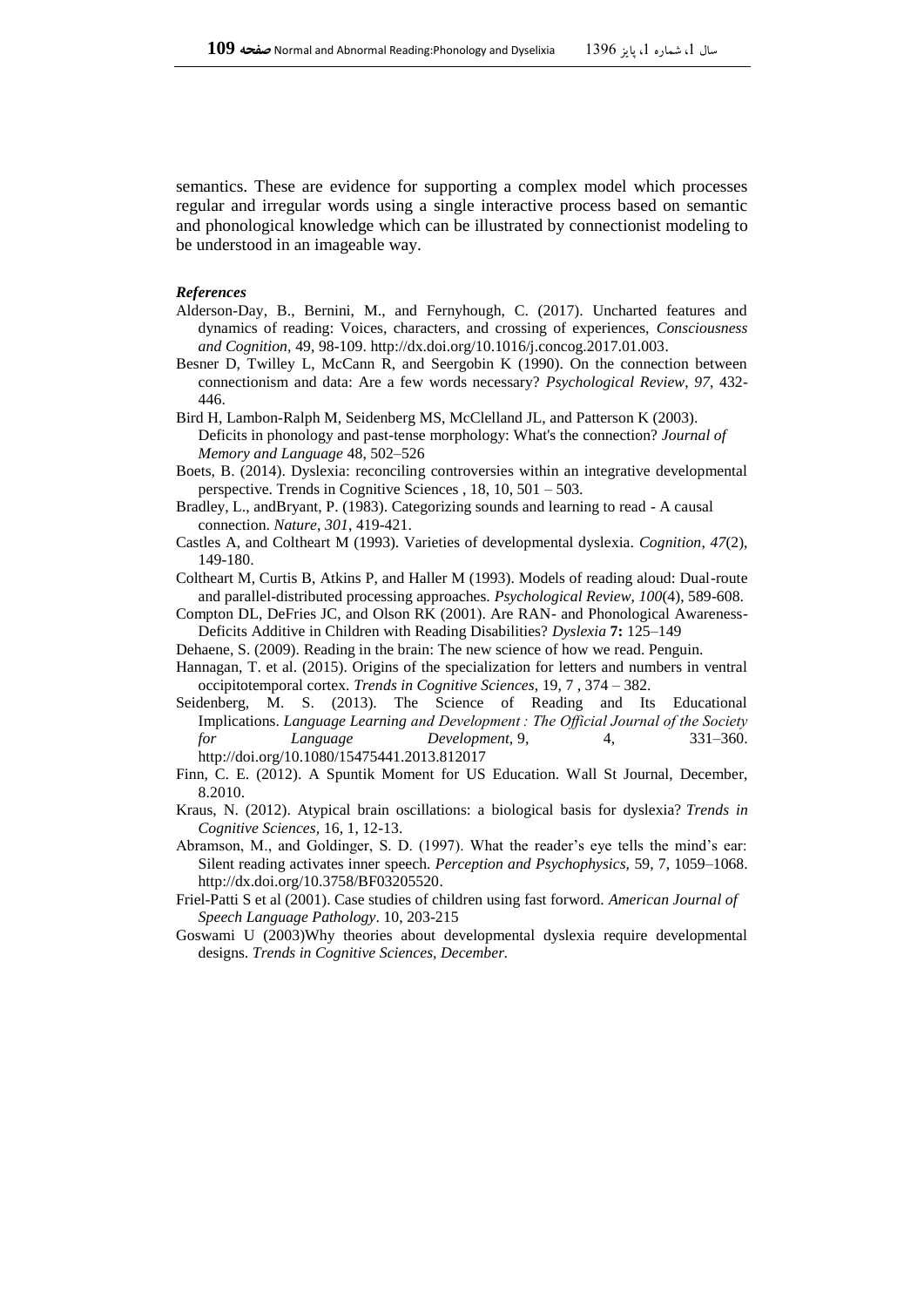- Habib M and Demonet JF (2000). Dyslexia and related learning disorders: recent advances from brain imaging studies. In Brain Mapping: the Disorders (Mazziotta, J.C. et al., eds), pp. 459–482, Academic Press
- Habib M, et al (1999). Training dyslexics with acoustically modified speech: evidence of improved phonological performance. *Brain and Cognition*. 40, 143–146
- Harm MW and Seidenberg MS (1999). Phonology, reading acquisition, and dyslexia: Insights from connectionist models. *Psychological Review* 106:491-528.
- Harm MW and Seidenberg MS (2001). Are There Orthographic Impairments In Phonological Dyslexia? *Cognitive Neuropsychology. 18:1, 71-92*
- Harm MW, McCandliss BD, and Seidenberg MS (2003). Modelling success and failures of interventions for disabled readers. *Scientific Studies of Reading* 7:155–182.
- Hautus MJ, Setchell GJ, Waldie KE, and Kirk IJ (2003). Age-related improvements in auditory temporal resolution in reading-impaired children. *Dyslexia*, 9: 37–45
- Hook PE et al (2001). Efficacy of Fast Forword training on facilitating acquisition of reading skills by children with reading difficulties - a longitudinal study. *Annual of Dyslexia* 51, 75-95
- Liberman I, Cooper DP, Shankweiler D, and Studdert-Kennedy M (1974a). Perception of the speech code. *Psychological Review*, 74:6, 431-461.
- Liberman I, Shankweiler D, Fisher F, and Carter B (1974b). Explicit syllable and phoneme segmentation in the young child. *Journal of Experimental Child Psychology*, *18*, 201- 212.
- Manis F, Seidenberg M, Doi L, McBride-Chang C, and Peterson A (1996). On the basis of two subtypes of developmental dyslexia. *Cognition*, *58*, 157-195.
- Marshall JC and Newcombe F (1973). Patterns of paralexia: A psycholinguistic approach .

*Journal of Psycholinguistic Research*.175-199 ,<sup>2</sup> ,

- McCandliss BD and Noble KG (2003). The development of reading impairment: A cognitive neuroscience model. *Mental Retardation and Developmental Disabilies Research Views* 9: 196–205.
- Merzenich MM et al (1996). Temporal processing deficits of language learning impaired children ameliorated by training. *Science* 271, 77–80
- Omtzigt D, Hendriks AW, and Kolk HHJ (2002). Evidence for magnocellular involvement in the identification of flanked letters. *Neuropsychologia* 40, 1881–1890
- Pinker S (1991). Rules of language. *Science*, 253, 530–535.
- Pinker S (1999). Words and Rules. London: Weidenfeld and Nicolson.
- Plaut DC, McClelland JL, Seidenberg MS, and Patterson K (1996). Understanding normal and impaired word reading: computational principles in quasi-regular domains. *Psychological Review*, 103, 56–115.
- Ramus F (2003). Developmental dyslexia: specific phonological deficit or general sensorimotor dysfunction? *Current Opinion in Neurobiology*, 13:1–7
- Rey V, De Martino S, Espesser R and Habib M (2002). Temporal Processing and Phonological Impairment in Dyslexia: Effect of Phoneme Lengthening on Order Judgment of Two Consonants. *Brain and Language* 80, 576–591
- Rumelhart DE and McClelland JL (1986). On learning the past tense of English verbs. In J. L. McClelland and D. E. Rumelhart (Eds.), Parallel distiruted processing (pp. 217–270). Cambridge: MIT Press.